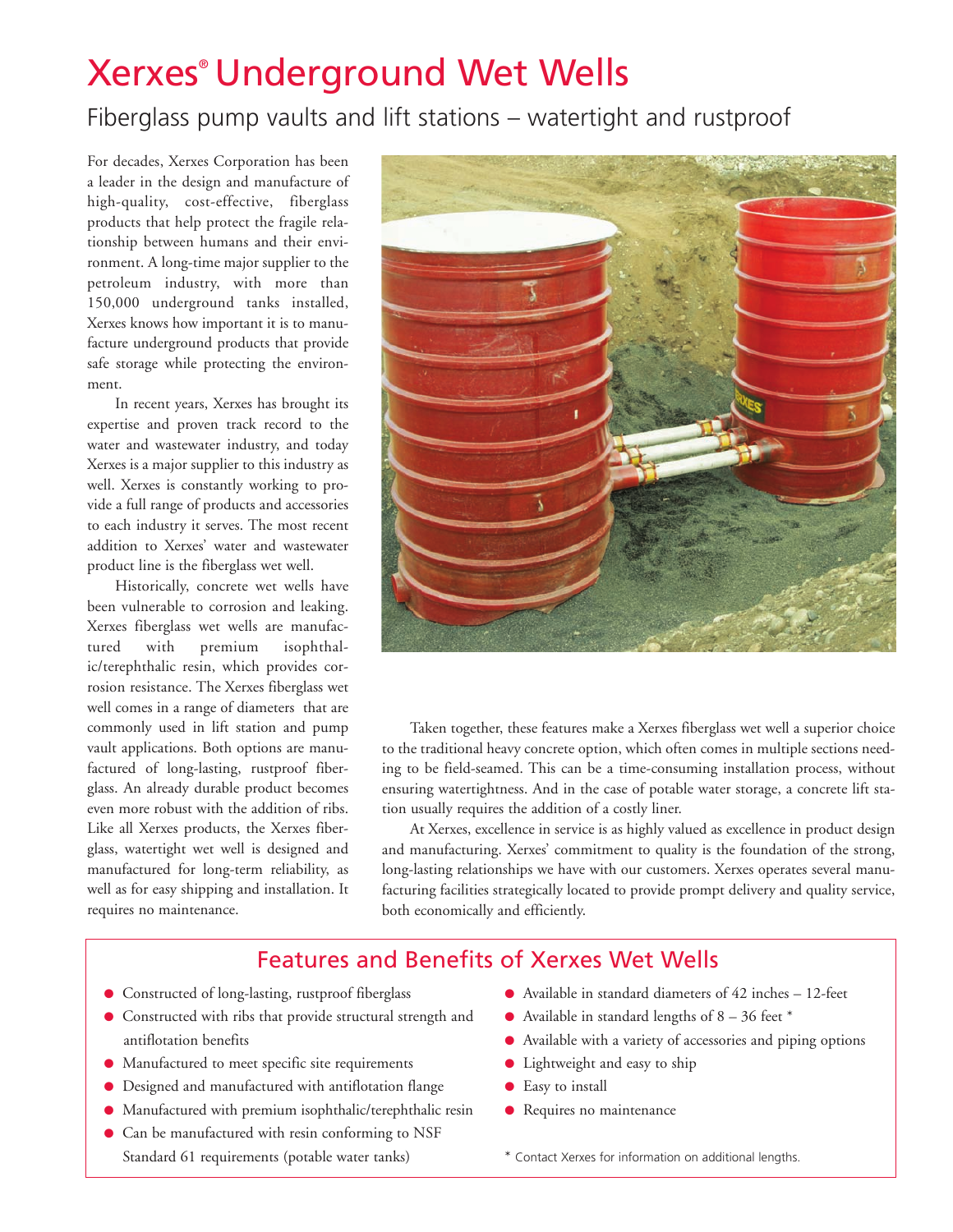

## General Notes:

- 1) A variety of top or cover options are available open top, friction-fit cover and watertight cover.
- 2) Xerxes wet wells can be manufactured with resin conforming to NSF Standard 61 requirements for potable water tanks. Contact your Xerxes representative for more information.
- 3) Xerxes wet wells can be custom fabricated for a variety of applications, in additional lengths and with various accessories not shown. Contact your Xerxes representative for more information.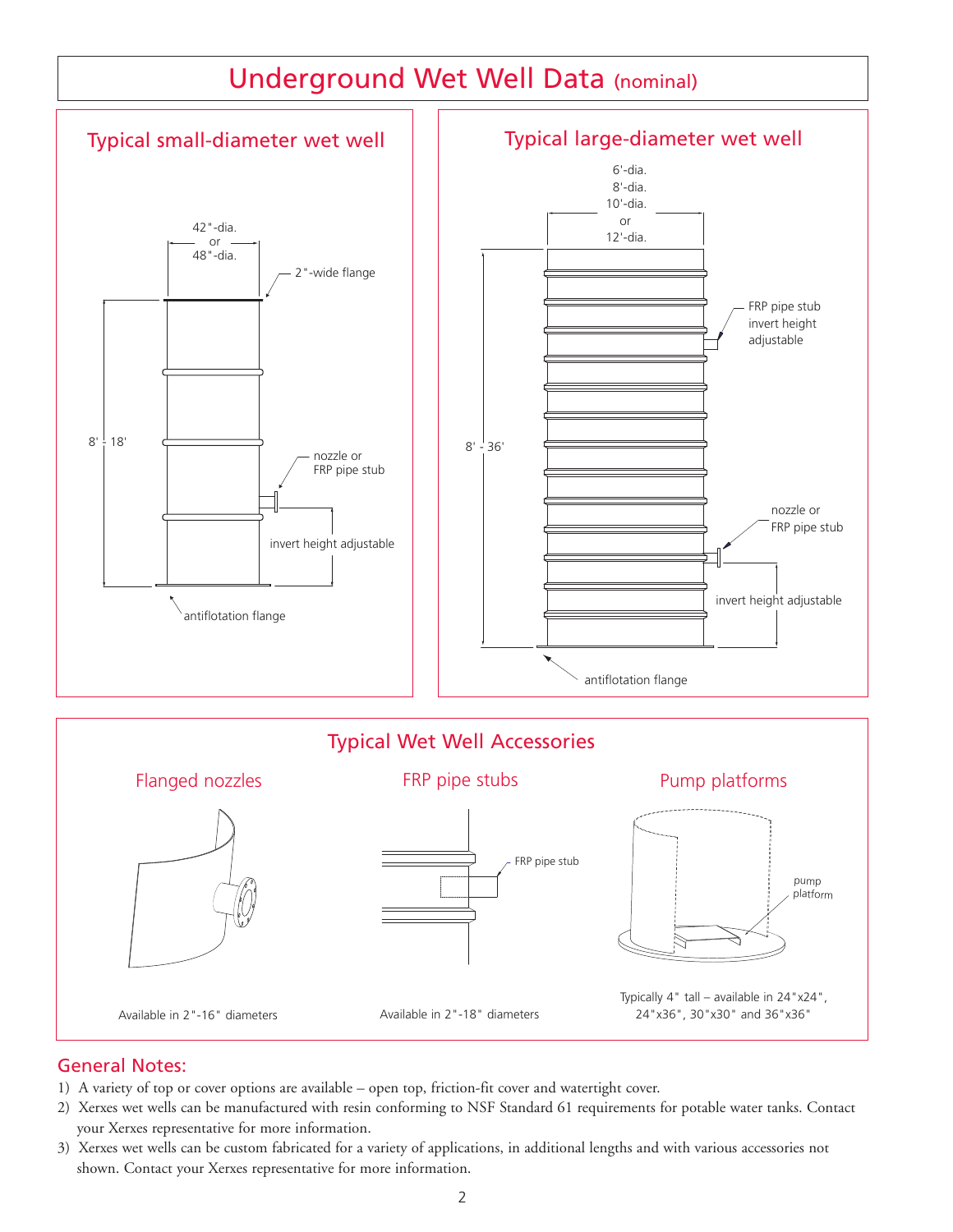



# Guide Specifications – Underground Wet Well

### Short form:

The contractor shall provide a fiberglass reinforced plastic (FRP) underground wet well as shown on the drawings. Sizes and fittings shall be as shown. The wet well shall be a fiberglass wet well as manufactured by Xerxes Corporation.

Wet well shall be installed according to the Xerxes Wet Well Installation Instructions in effect at time of each installation.

### Long form:

### Part I: General

- 1.01 Quality Assurance
	- A. Acceptable Manufacturer: Xerxes Corporation
	- B. Governing Standards, as applicable:
		- 1. Wet well manufacturer shall be in the business of manufacturing fiberglass tanks and wet wells.
		- 2. Wet well manufacturer shall be in the business of manufacturing wet wells with materials conforming to the requirements of ASTM D 3753.

#### Part II: Products

#### 2.01 Fiberglass Reinforced Plastic (FRP) Wet Wells

- A. Loading Conditions Wet well shall meet the following design criteria:
	- 1. External Hydrostatic Pressure Wet well shall be capable of withstanding hydrostatic loads and saturated soil loads.
	- 2. Wet well FRP laminate shall be constructed to withstand or exceed two times the assumed loading at any depth of the wet well.
	- 3. Wet well shall support accessory equipment such as inlet and outlet piping – when installed according to wet well manufacturer's current installation instructions.

### B. Product Storage

- 1. Wet well shall be capable of collecting and storing those products identified in Xerxes limited warranty for wet wells in effect at time of purchase.
- 2. Wet well shall be vented to atmospheric pressure.